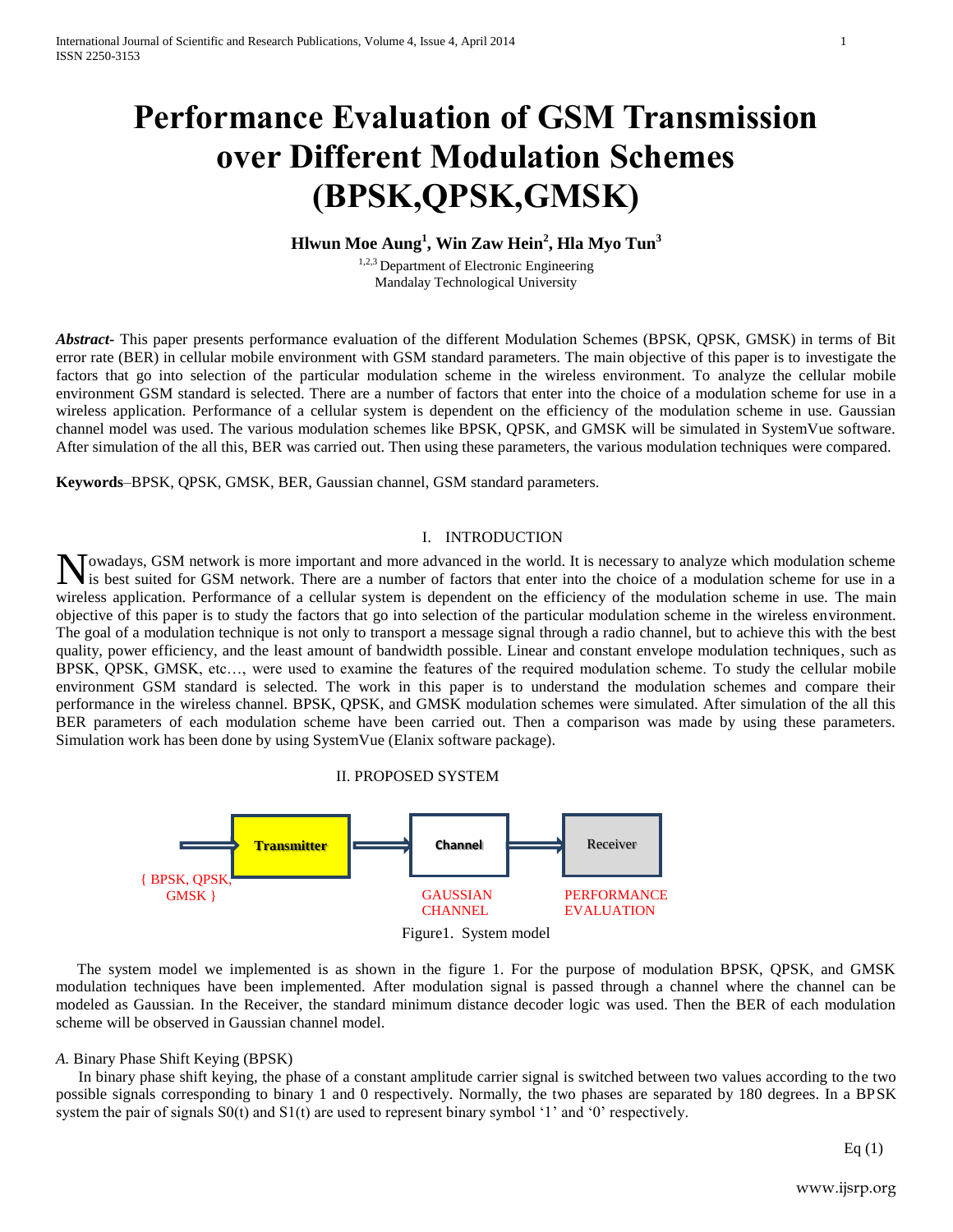International Journal of Scientific and Research Publications, Volume 4, Issue 4, April 2014 2 ISSN 2250-3153

$$
S_0(t) = \sqrt{E_s} \cos(2\pi f_c t + 0) \dots \dots \dots 0 \le t \le T_b
$$
  
\n
$$
S_0(t) = \sqrt{E_s} \cos(2\pi f_c t) \qquad \text{for symbol}(1)
$$
  
\nEq (2)

$$
S_1(t) = \sqrt{E_s} \cos(2\pi f_c t + \pi) \dots \dots \dots 0 \le t \le T_b \quad \text{for symbol}(0)
$$
 Eq (3)

$$
S_1(t) = -\sqrt{E_s} \cos(2\pi f_c \ t) \qquad \text{Since } \cos(\theta + \pi) = -\cos(\theta) \qquad \text{Eq (4)}
$$

Where,

 $\sqrt{E_s}$  is the peak amplitude of the modulated sinusoidal carrier

### *B.* Quadrature Phase Shift Keying (QPSK)

 Quadrature phase shift keying has twice the bandwidth efficiency of BPSK, since two bits are transmitted in a single modulation signal. The phase of the carrier takes on one of four equally spaced values such as 45deg, 135deg, -45deg , and -135 deg, where each value of phase corresponds to a unique pair of message bits. The QPSK signal for this set of symbol states may be defined as

$$
S_{00}(t) = \sqrt{E_s} \cos(2\pi f_c \ t + \frac{3\pi}{4}), \qquad \text{Eq (5)}
$$

$$
S_{01}(t) = \sqrt{E_s} \cos(2\pi f_c t - \frac{3\pi}{4}), \qquad \text{Eq (6)}
$$

$$
S_{10}(t) = \sqrt{E_s} \cos(2\pi f_c t + \frac{\pi^2}{4}), \qquad \text{Eq (7)}
$$

$$
S_{11}(t) = \sqrt{E_s} \cos(2\pi f_c t - \frac{\pi}{4}), \qquad \text{Eq (8)}
$$

Using the identity:  $cos(a+b)=cos(a)cos(b) - sin(a)sin(b)$ ,

$$
S_{00}(t) = -\frac{\sqrt{2E_s}}{2}\cos(2\pi f_c t) - \frac{\sqrt{2E_s}}{2}\sin(2\pi f_c t),
$$
 Eq (9)

$$
S_{01}(t) = -\frac{\sqrt{2E_s}}{2}\cos(2\pi f_c t) + \frac{\sqrt{2E_s}}{2}\sin(2\pi f_c t),
$$
 Eq (10)

$$
S_{10}(t) = \frac{\sqrt{2E_s}}{2} \cos(2\pi f_c t) - \frac{\sqrt{2E_s}}{2} \sin(2\pi f_c t),
$$
 Eq (11)

$$
S_{11}(t) = \frac{\sqrt{2E_s}}{2} \cos(2\pi f_c t) + \frac{\sqrt{2E_s}}{2} \sin(2\pi f_c t),
$$
 Eq (12)

*C.* Gaussian Minimum Shift Keying

 MSK with a gaussian filter is termed as GMSK.GMSK is a simple binary modulation scheme which may be viewed as a derivative of MSK. In the GMSK, the sidelobe levels of the spectrum are further reduced. In GMSK, the digital signal is first passed through a premodulation Gaussian pulse shaping filter and the filter generates a signal which is used to shift the carrier phase. This has the effects of considerably reducing the sidelobes levels in the transmitted spectrum. Premodulation Gaussian filter converts the full response message signal into a partial response scheme where each transmitted symbol spans several bit periods. GMSK is most attractive for its excellent power efficiency and its excellent spectral efficiency. The Gaussian filter impulse response given by,

$$
h_g(t) = \frac{\sqrt{\pi}}{\alpha} \exp\left[-\frac{\pi^2}{\alpha^2} t^2\right]
$$
 Eq (13)

and transfer function given by

$$
H_a(f) = exp(-\alpha^2 f^2)
$$
 Eq (14)

The parameter  $\alpha$  is related to B, the 3dB baseband bandwidth of  $H_{\alpha}(f)$ , by

$$
\alpha = \frac{\sqrt{\ln(2)}}{\sqrt{2}B} = \frac{0.5887}{B}
$$
 Eq (15)

The GMSK filter can be completely described by the bandwidth B and the baseband symbol duration T. It is customary to defined GMSK by its BT product.

#### *D*. Gaussian Channel

 In Additive White Gaussian Noise channel model as the name indicates, Gaussian noise gets directly added with the signal and information signal gets converted into the noise. In this mode, scattering and fading of the information is not considered. When transmitted signal, white Gaussian noise, and received signal are  $s(t)$ ,  $n(t)$ ,  $r(t)$ , the received signal is

$$
r(t) = s(t) + n(t) \tag{Eq (16)}
$$

*E.* Bit Error Rate or Bit Error Ratio (BER)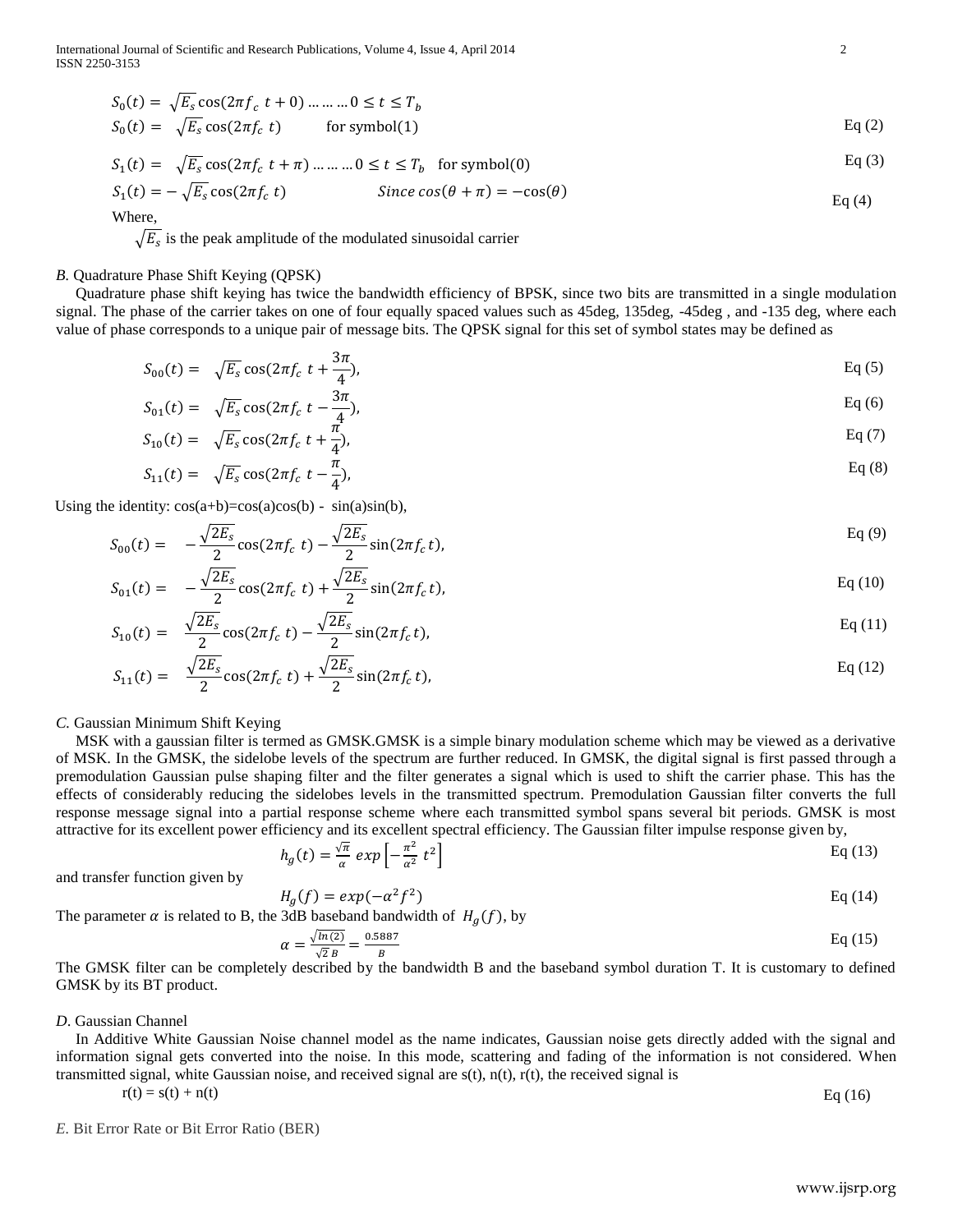The bit error rate or bit error ratio (BER) is the number of bit errors divided by the total number of transferred bits during a studied time interval. BER is a unitless performance measure, often expressed as a percentage.

In a communication system, the receiver side BER may be affected by transmission channel noise, interference, distortion, bit synchronization, problems, attenuation, wireless multipath fading, etc.

The BER may be improved by choosing a strong signal strength (unless this causes cross-talk and more bit errors), by choosing a slow and robust modulation scheme.

 The **bit error probability** (pe) is the expectation value of the BER. The BER can be considered as an approximate estimate of the bit error probability. The bit error probability (pe) is proportional to  $Eb/N0$  which is a form of signal-to-noise ratio. The energy per bit, can be determined by dividing the carrier power by the bit rate. has the unit of joules. NO is in power (joules per second) per Hz (seconds).

| <b>Digital Modulation</b><br><b>Technique</b> | <b>Error Probability(p)</b>                                          |                                                                                                     |
|-----------------------------------------------|----------------------------------------------------------------------|-----------------------------------------------------------------------------------------------------|
| <b>BPSK</b>                                   | $P_{e,BPSK} = \frac{1}{2} erfc \sqrt{\left[\frac{E_b}{N_0}\right]}$  |                                                                                                     |
| <b>QPSK</b>                                   | $P_{e,QPSK} = \frac{1}{2} erf c \sqrt{\left \frac{E_b}{N_0}\right }$ | Where,<br>erfc is the error function.<br><i>Eb</i> is the energy in one bit and                     |
| <b>GMSK</b>                                   | $P_{e,GMSK} = Q\left(\sqrt{\frac{2\alpha E_b}{N_0}}\right)$          | NO is the noise power spectral<br>density<br>$Q = Q$ -function<br>$\alpha$ =constant related to BTb |

III. SIMULATION RESULTS

Here are the BER simulations for the various modulation schemes for Gaussian channel models. The results are of BER is as shown below.



Fig.1 A BPSK coherent digital communication system with BER analysis in SystemView



Fig.2 BER curve of BPSK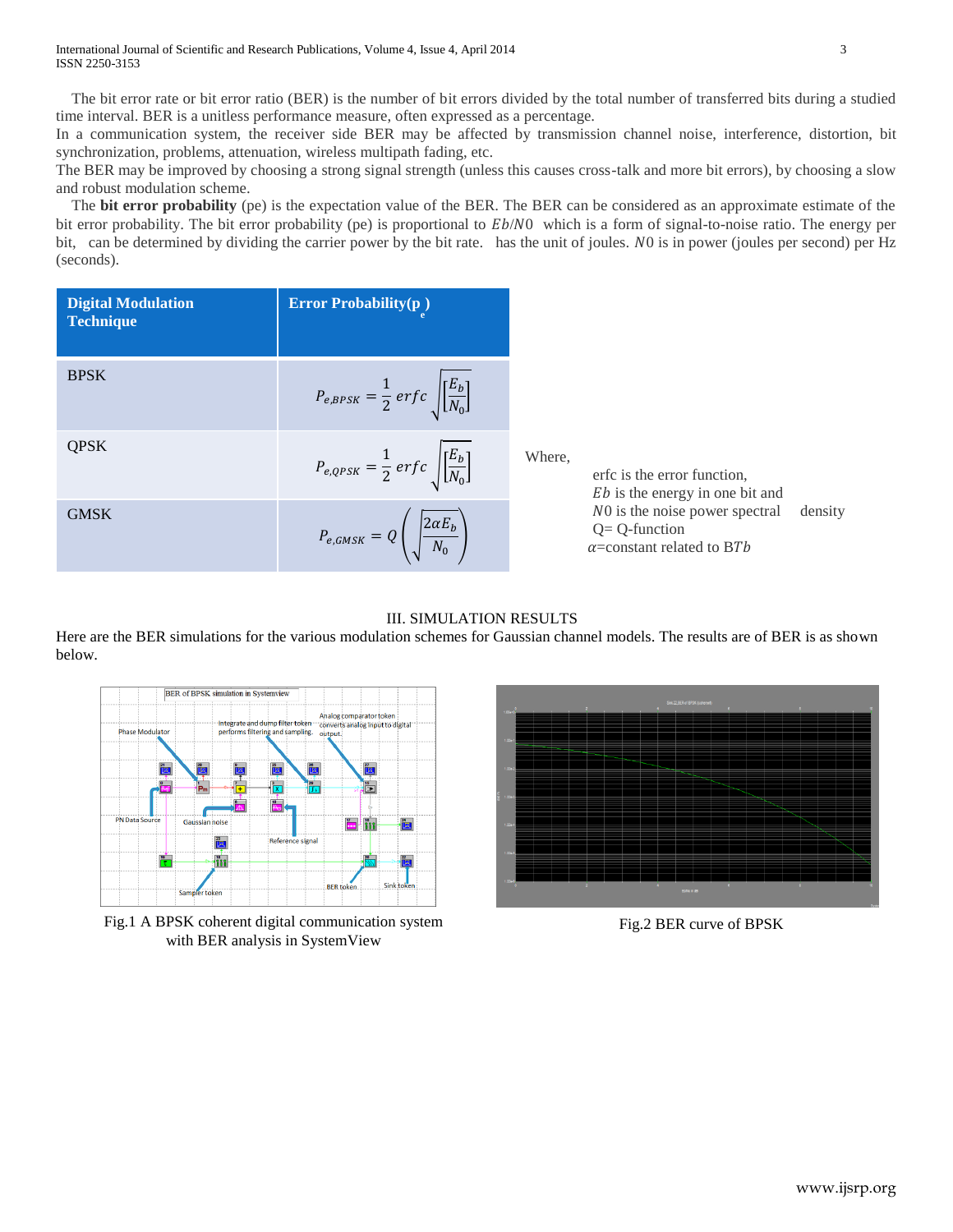

Fig.3 QPSK coherent digital communication system with Fig.4 BER curve of QPSK BER analysis in SystemView



Fig.5 GMSK coherent digital communication system with BER analysis in SystemView





Fig.6 BER curve of GMSK

These tables show the comparisons of simulated BER and theoretical probability of error  $(p_e)$  of BPSK, QPSK, and GMSK.

Table.1 Simulated BER and Theoretical Probability Error (pe) of BPSK

Table.2 Simulated BER and Theoretical Probability Error (pe) of QPSK

| $rac{E_b}{N_0}$ (dB) | <b>BER</b>            | $P_e$                 | $\frac{E_b}{N_0}(dB)$ | <b>BER</b>            | $P_e$                 |
|----------------------|-----------------------|-----------------------|-----------------------|-----------------------|-----------------------|
| $\infty$             | $\mathbf{o}$          | $\mathbf{o}$          | $\infty$              | $\mathbf{o}$          | $\mathbf{o}$          |
| $\mathbf{o}$         | $\mathbf{O}$          | $4.05 \times 10^{-6}$ | 12                    | $\Omega$              | $\approx 10^{-8}$     |
| 8                    | $2 \times 10^{-4}$    | $2.06 \times 10^{-4}$ | <b>10</b>             | $3.87 \times 10^{-6}$ | $\approx 10^{-6}$     |
|                      | $2.9 \times 10^{-3}$  | $2.41 \times 10^{-3}$ | 8                     | $2.9 \times 10^{-4}$  | $\approx 10^{-4}$     |
| 6                    |                       |                       | 6                     | $4.2 \times 10^{-3}$  | $2.41 \times 10^{-3}$ |
| $\overline{4}$       | $1.24 \times 10^{-2}$ | $1.25 \times 10^{-2}$ | $\overline{4}$        | $1.46 \times 10^{-2}$ | $1.25 \times 10^{-2}$ |
| $\overline{2}$       | $3.77 \times 10^{-2}$ | $3.75 \times 10^{-2}$ | $\overline{2}$        | $3.69 \times 10^{-2}$ | $3.75 \times 10^{-2}$ |
| $\mathbf{o}$         | $8.02 \times 10^{-2}$ | $7.93 \times 10^{-2}$ | $\mathbf{O}$          | $7.72 \times 10^{-2}$ | $7.93 \times 10^{-2}$ |